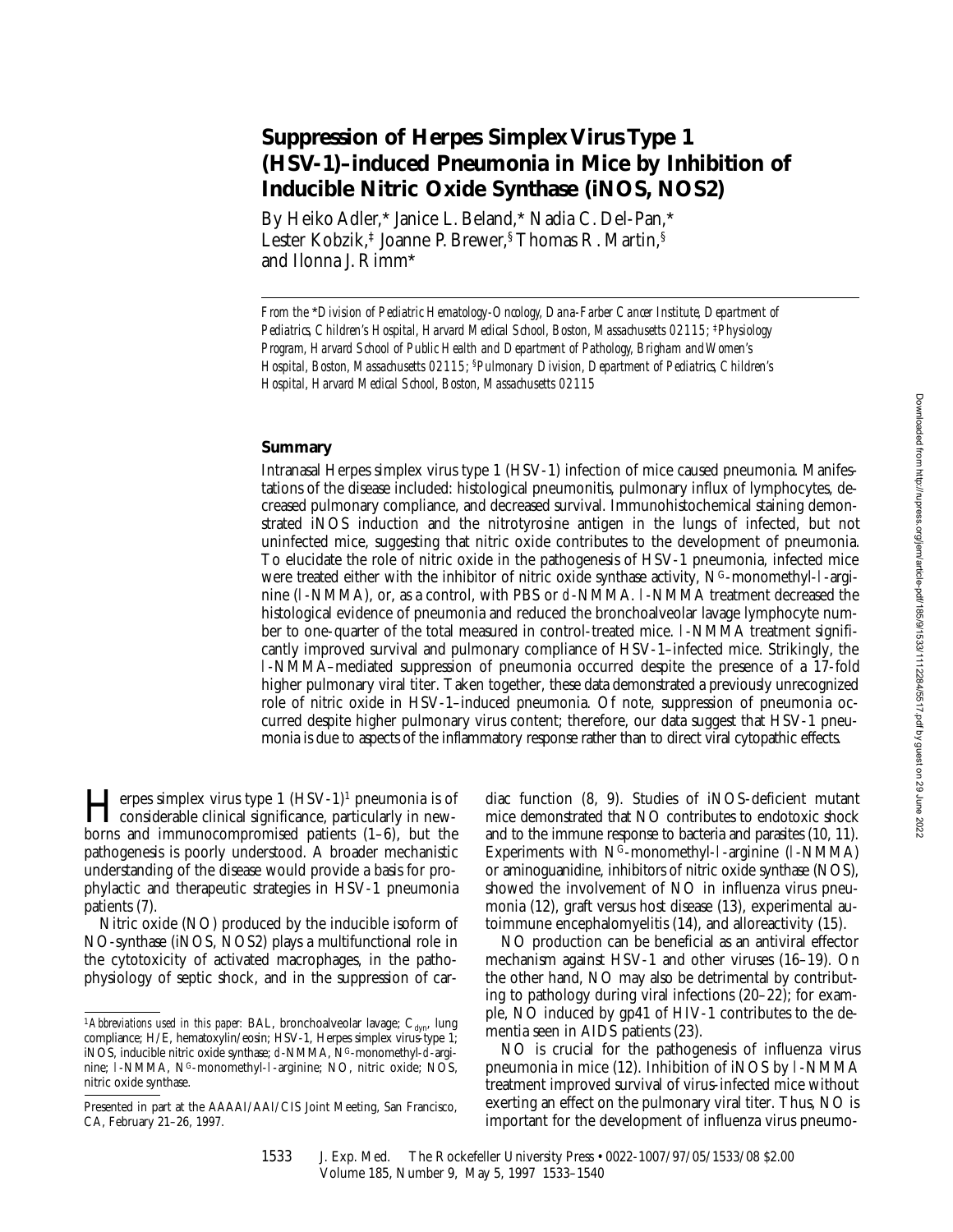nia but not as an antiviral effector mechanism (12). In contrast, HSV-1 is susceptible to NO (18, 19). Furthermore, NO is produced during HSV-1 infection (24). Therefore, we wanted to determine whether iNOS inhibition in HSV-1–induced pneumonia would lead to a higher pulmonary viral burden and exacerbation of pneumonitis, or alternatively, to a reduction in proinflammatory effects of NO with suppression of pneumonitis. Therefore, inhibition of NO production could affect the development of viral pneumonitis in opposite ways: it could worsen the disease by diminishing the antiviral effect of NO, or it could improve the pneumonitis by reducing a proinflammatory mechanism.

Our data suggest that NO is an important mediator of HSV-1 pneumonia. Inhibition of NO production by l-NMMA treatment led to a significantly improved survival rate and to a strong suppression of HSV-1–induced pneumonitis despite the presence of a higher pulmonary virus content. These results suggest that iNOS inhibition is beneficial; the proinflammatory effects of NO are more important for the pathology of HSV-1 pneumonia than the antiviral effects of NO.

#### **Materials and Methods**

*Mice.* Female CBA/J (H-2k) mice, purchased from The Jackson Laboratory (Bar Harbor, ME), were used at 12–26 wk of age.

*Infection of Mice.* Mice were infected intranasally with  $1 \times$ 106 PFU HSV-1, strain KOS 1.1 (25), kindly provided by Drs. R. Finberg and J. Brubaker (Dana-Farber Cancer Institute, Boston, MA), given in a final volume of 0.03 ml sterile 0.9% sodium chloride (Fujisawa USA, Inc., Deerfield, IL) per mouse. For survival experiments, mice were infected with 2  $LD_{50}$  (5  $\times$  10<sup>7</sup> PFU per mouse in this system). The virus stock used for this study was clarified supernatant derived from infected Vero cell cultures (Advanced Biotechnologies, Inc., Columbia, MD). The Vero cells and culture media were screened and shown to be free of mycoplasma and endotoxin contamination.

*Treatment of Mice with NMMA.* l-NMMA (Alexis Corp., San Diego, CA) dissolved in PBS (pH 7.4), was given at a dose of 2 mg/day i.p. in a volume of 0.2 ml from the day of virus infection until analysis of mice as described (12). Infected control mice were treated with the same amount of  $N<sup>G</sup>$ -monomethyl-d-arginine (d-NMMA) (Sigma Chem. Co., St. Louis, MO) or with PBS. Treatment of uninfected mice with l-NMMA did not affect any of the tested parameters, when compared to uninfected, untreated mice (data not shown).

*Tissue Sampling.* Mice were euthanized by CO<sub>2</sub> asphyxiation 7 d after infection, blood was collected by cardiac puncture, and the trachea was cannulated using a 19-gauge tubing adapter (Becton Dickinson, Rutherford, NJ) inserted through an incision immediately distal to the larynx. Bronchoalveolar lavage (BAL) was performed with sterile 0.9% sodium chloride, using three separate 1.0-ml aliquots, each of which was infused and withdrawn five times. The cells were centrifuged and resuspended in RPMI medium containing 10% FCS for further analysis. When indicated, the left lung was processed for virus titration, and the right lower lobe of the lung was used for histological examination. Previous studies demonstrated that the virus titration and histology were not affected by the lung lavage procedure (Adler, H., L. Kobzik, and I.J. Rimm, unpublished results).

*Flow Cytometry.* BAL lymphocytes were stained for flow cytometry and analyzed using CellQuest on a FACScan® (Becton Dickinson). The following monoclonal antibodies, conjugated either with fluorescein isothiocyanate or phycoerythrin were used for staining: anti-B220, anti-CD4, anti-CD8, anti-CD3, anti- $\alpha/\beta$ T cell receptor, and anti- $\gamma/\delta$  T cell receptor (PharMingen, San Diego, CA). Fluorescein isothiocyanate- or phycoerythrin-conjugated isotype-matched antibodies were used as negative controls.

*Virus Titration and Histology.* The left lung was homogenized by grinding in 1 ml of sterile 0.9% sodium chloride and stored frozen at  $-80^{\circ}$ C. Viral titers were determined from thawed aliquots by plaque assay on Vero cells, and the number of plaques was determined after staining the cells with crystal violet.

For histology, the lower lobe of the right lung was inflated with O.C.T. compound (Miles Inc., Elkhart, IN) and fixed in 10% formalin in PBS (Fisher Scientific, Fair Lawn, NJ). After fixation, the samples were dehydrated and embedded in paraffin.  $5-\mu$ m-thick sections were cut and stained with hematoxylin/ eosin (H/E). The samples were analyzed and scored microscopically in a blind study on coded slides as described (26). Two types of pathological changes were scored separately. Histopathologic changes around airways and vessels were termed periluminal, and histopathologic changes within the alveolar parenchyma were scored as parenchymal abnormalities. A final score of pneumonitis from 0 to 9 was assigned for each pathologic process (periluminal and parenchymal) as the product of severity grade by the extent. The score that is presented reflects the sum of both scores.

*Staining for iNOS and Nitrotyrosine.* For immunohistochemistry, mouse lungs were inflated by intratracheal instillation of O.C.T. compound and immediately frozen in a dry ice/2-methylbutane bath. Immunostaining was performed on  $8-\mu M$  cryostat sections using a standard peroxidase anti-peroxidase protocol (27). Primary antibodies included rabbit anti-NOS2 or anti-nitrotyrosine (Upstate Biotechnology Inc., Lake Placid, NY) or normal rabbit IgG (Sigma) used at 1  $\mu$ g/ml. Diaminobenzidine was used as a chromogen, and slides were counterstained with hematoxylin before microscopic evaluation.

*Pulmonary Function Test.* As parameter of lung function, dynamic compliance  $(C_{dyn}$ , defined as the increase in lung volume obtained from a given increase in distending pressure at points of zero flow) was determined in vivo 7 d after infection.  $C_{dyn}$  is a parameter that generally reflects the condition of the lung parenchyma, and is decreased by pulmonary interstitial edema, or inflammation, or by any condition that reduces alveolar patency. We used a previously described plethysmographic technique for making measurements of lung function (28). Anesthetized mice (70–90 mg/kg Na pentobarbital i.p.) underwent placement of a tracheostomy tube for mechanical ventilation (7 ml/kg/breath, 150 breaths/min) and thoracotomy to eliminate any effect that the chest wall may have on pulmonary function.

*Determination of HSV-1–specific Antibodies.* HSV-1–specific IgG2a antibodies in serum samples of mice 7 d after infection were determined using a specific ELISA (29). In brief, microtiter plates coated with HSV-1 Macintyre Strain Viral Lysate (Advanced Biotechnologies Inc., Columbia, MD) were incubated with serial dilutions of a standard serum or test samples, and after extensive washing, alkaline phosphatase conjugated goat anti–mouse IgG2a (Southern Biotechnology, Birmingham, AL) was added. The plates were developed using *p*-nitrophenyl phosphate (Sigma) in DEA buffer. The reaction was stopped with 3 N NaOH, and absorbance was read at 405 nm using an ELISA reader. In all assays, samples and standards were run at least in duplicates. The calculation of the HSV-1–specific antibodies was performed by the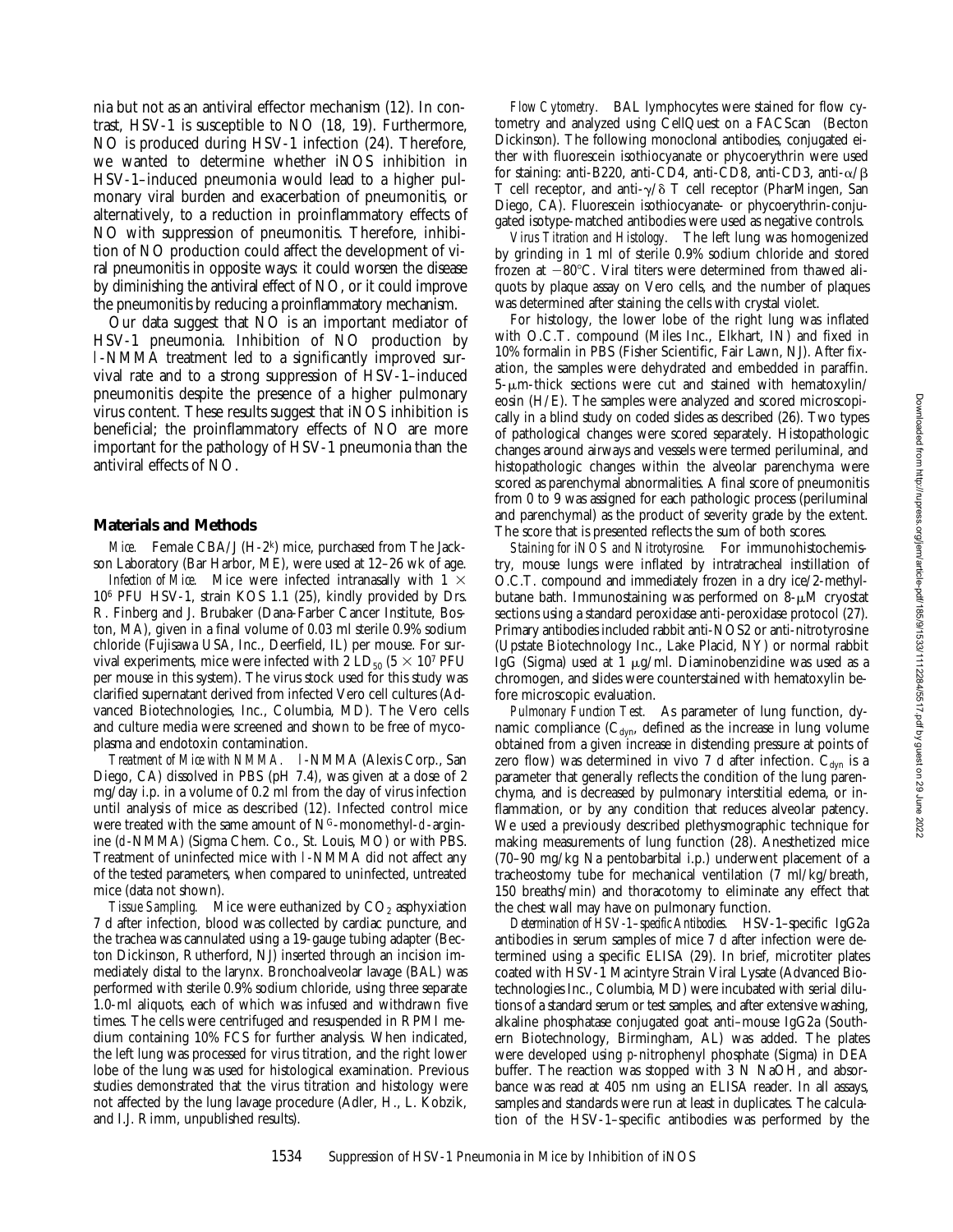method of Zollinger and Boslego (30). As expected, no HSV-1–specific IgG2a antibodies were detected in sera of uninfected mice. In contrast, in all sera of infected mice, regardless of their treatment, HSV-1–specific IgG2a antibodies were readily detected (data not shown). Thus, all infected animals seroconverted in response to infection.

*Statistical Analyses.* The Student's *t* test (unpaired) and the Wilcoxon rank sum test were used for data analysis where appropriate. Treatment-group differences in the viral titer per lung were analyzed by one-way analysis of variance (ANOVA).

#### **Results**

*Intranasal Infection of Mice with HSV-1 Led to the Development of Pneumonia.* Intranasal infection of mice with HSV-1 led to the development of pneumonia. Histopathological changes in infected animals were most evident at day 7 after infection. The pneumonia was characterized histologically by mononuclear infiltrates (Fig. 1, compare *A* with *D*), an increase in the histology score (Fig. 2, compare uninfected/ l-NMMA with infected/PBS), an increase in the number of cells recovered by BAL (Fig. 3, *A* and *B*, compare uninfected/l-NMMA with infected/PBS), a change in the CD4/

CD8 ratio (Table 1, compare uninfected/untreated with infected/PBS), and by a decrease in lung compliance (see below).

*Immunolocalization of iNOS and Nitrotyrosine Antigens.* To demonstrate the induction of iNOS and the production of NO during HSV-1–induced pneumonia, we performed immunohistochemistry on lung tissue of uninfected and infected mice at days 3 and 7 after infection, using antibodies against murine iNOS and nitrotyrosine. iNOS was detected within inflammatory cells in infected mice, but not in uninfected mice. Similarly, nitrotyrosine staining was observed in infected mice, but not in uninfected mice (data not shown). Thus, these results demonstrated that NO is indeed produced during the course of HSV-1 infection, confirming previous data (24). NO reacts with  $\mathrm{O_2}^-$  to generate peroxynitrite, which is involved in microbial killing as well as toxicity (9, 31, 32). Nitrotyrosine is a marker of peroxynitrite generation, since nitrotyrosine is a product resulting from peroxynitrite action (12).

*L-NMMA Treatment Decreased Histological Evidence of Pneumonia.* Since iNOS and nitrotyrosine staining demonstrated the involvement of NO in HSV-1 pneumonia, experi-

Figure 1. 1-NMMA treatment decreased histological evidence of pneumonia. Mice were infected with HSV-1 and treated with 1-NMMA, d-NMMA, or PBS. Photomicrographs of lung sections stained with H/E show the histopathological changes at day 7 after infection. (*A*) infected, treated with PBS;

(*B*) infected, treated with l-NMMA; (*C*) infected, treated with d-NMMA; (*D*) uninfected, treated with l-NMMA. Original magnification: (*A* and *C*)

 $\times$ 100; (*B* and *D*)  $\times$ 40.

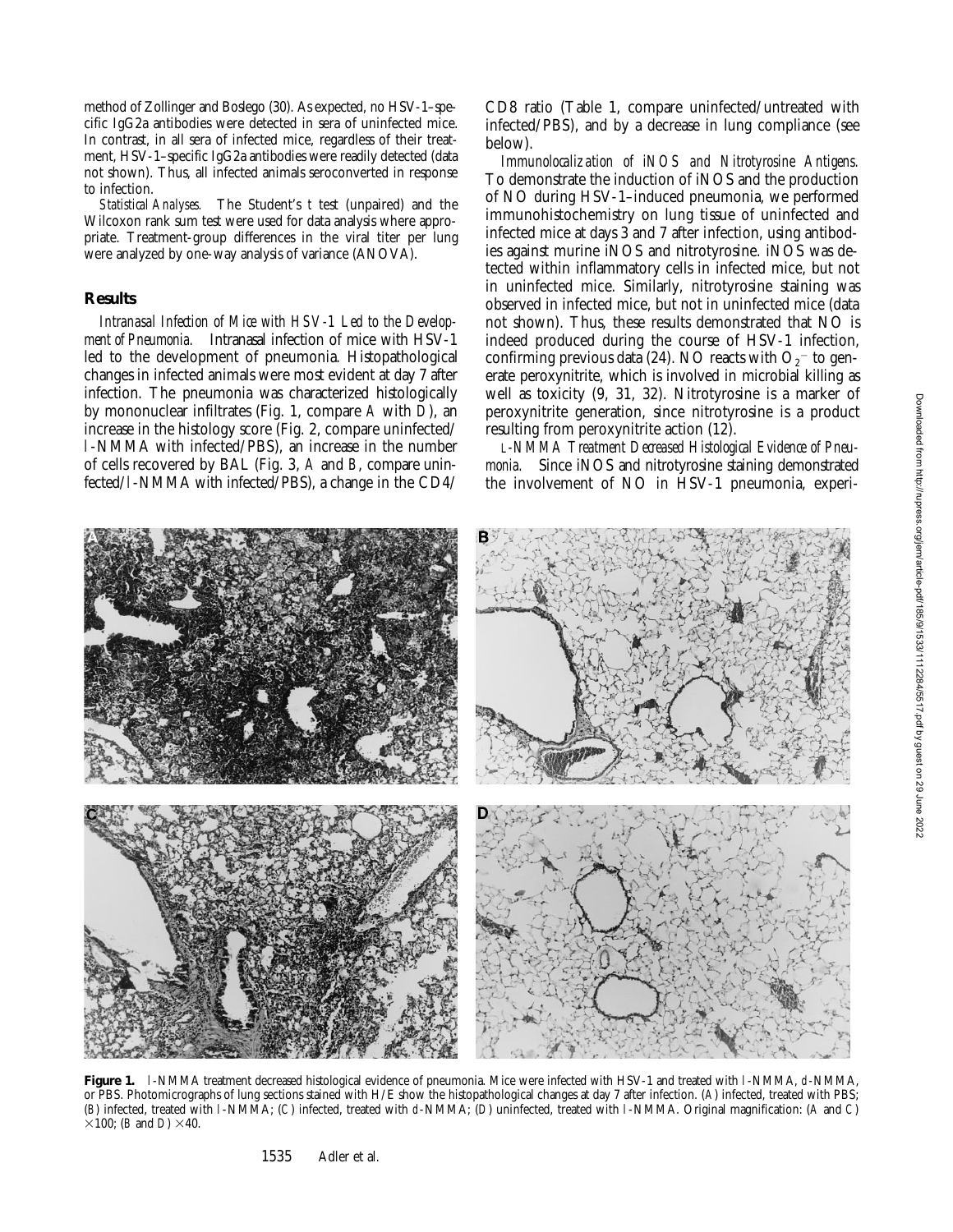

1–infected mice were treated with l-NMMA, d-NMMA or PBS daily from the day of virus infection. Pathology scores were determined 7 d after infection. Data represent means  $\pm$  SE of 6–13 mice in each group, pooled from 3–5 separate experiments. The asterisk indicates a significant difference from both infected/d-NMMA and infected/PBS ( $\overline{P}$  <0.01; Student's *t* test).

ments were designed to test the effect of l-NMMA treatment on HSV-1 pneumonia. Mice were infected intranasally with  $1 \times 10^6$  PFU of HSV-1 per mouse, and histological examination of lungs was performed at day 7 after infection. In HSV-1–infected, PBS-treated control mice, pneumonitis was characterized by mononuclear infiltrates around vessels and bronchioles (periluminal), and a diffuse intraalveolar infiltrate consisting mainly of mononuclear cells (parenchymal) (Fig. 1 *A*). In contrast, the development of pneumonia was strongly suppressed in mice treated with l-NMMA (Fig. 1 *B*). The suppression of pneumonia was specific, since the biologically inactive stereoisomer d-NMMA did not show this effect (Fig. 1 *C*). Normal lungs were observed in uninfected mice either treated with l-NMMA (Fig. 1 *D*) or left untreated (data not shown). Histological scores reflecting the periluminal and parenchymal changes in the lungs of infected mice were significantly lower in infected animals treated with l-NMMA, compared to infected mice treated with d-NMMA or PBS. In fact, treatment with l-NMMA suppressed the pneumonitis scores nearly to the level observed in uninfected mice (Fig. 2).

*L-NMMA Treatment Reduced the Number of Cells Recovered by BAL.* Intranasal infection with HSV-1 led to a pronounced increase in the total cell number as well as in the lymphocyte number recovered by BAL at day 7 after infection, when compared to uninfected animals (Fig. 3, *A* and *B*). l-NMMA treatment, however, markedly inhibited the influx of inflammatory cells. In contrast, treatment with d-NMMA showed no effect. Thus, the BAL data were consistent with the results obtained by histology.



covered by BAL. Mice were treated with l-NMMA, d-NMMA or PBS. BAL cell numbers were determined 7 d after infection. (*A*) Total cell number recovered by BAL. (*B*) Lymphocyte numbers were calculated using total cell number in BAL and percent lymphocytes gated during FACS<sup>®</sup>-analysis. Values presented are means  $\pm$  SE of 6–13 mice per group, pooled from 3–5 separate experiments. The asterisks indicate a significant difference from both infected/d-NMMA and infected/PBS (*P* ,0.003; Student's *t* test).

Since lymphocytes were the predominant cells recruited to the lung after HSV-1 infection, we analyzed whether treatment with l-NMMA changed the composition of the lymphocyte population. Neither treatment with l-NMMA nor d-NMMA altered the lymphocyte subpopulations in infected mice, when compared with infected, PBS-treated control mice (Table 1). All groups of infected mice showed a dominance of CD3+ T cells. The CD4/CD8 ratio changed from 2:1 in uninfected mice to  $\sim$ 1:4 in infected mice. The vast majority of the cells were  $\alpha/\beta$  TCR<sup>+</sup>; very low numbers of  $\gamma/\delta$  TCR<sup>+</sup> cells were detected (data not shown).

*L-NMMA Treatment Improved Lung Compliance in Infected Mice.* To assess the effect of l-NMMA treatment on the development of pneumonia, we also measured lung compliance as a parameter of in vivo global lung function. Pulmonary compliance is a quantitative measure of bronchopulmonary injury; additionally these results estimate the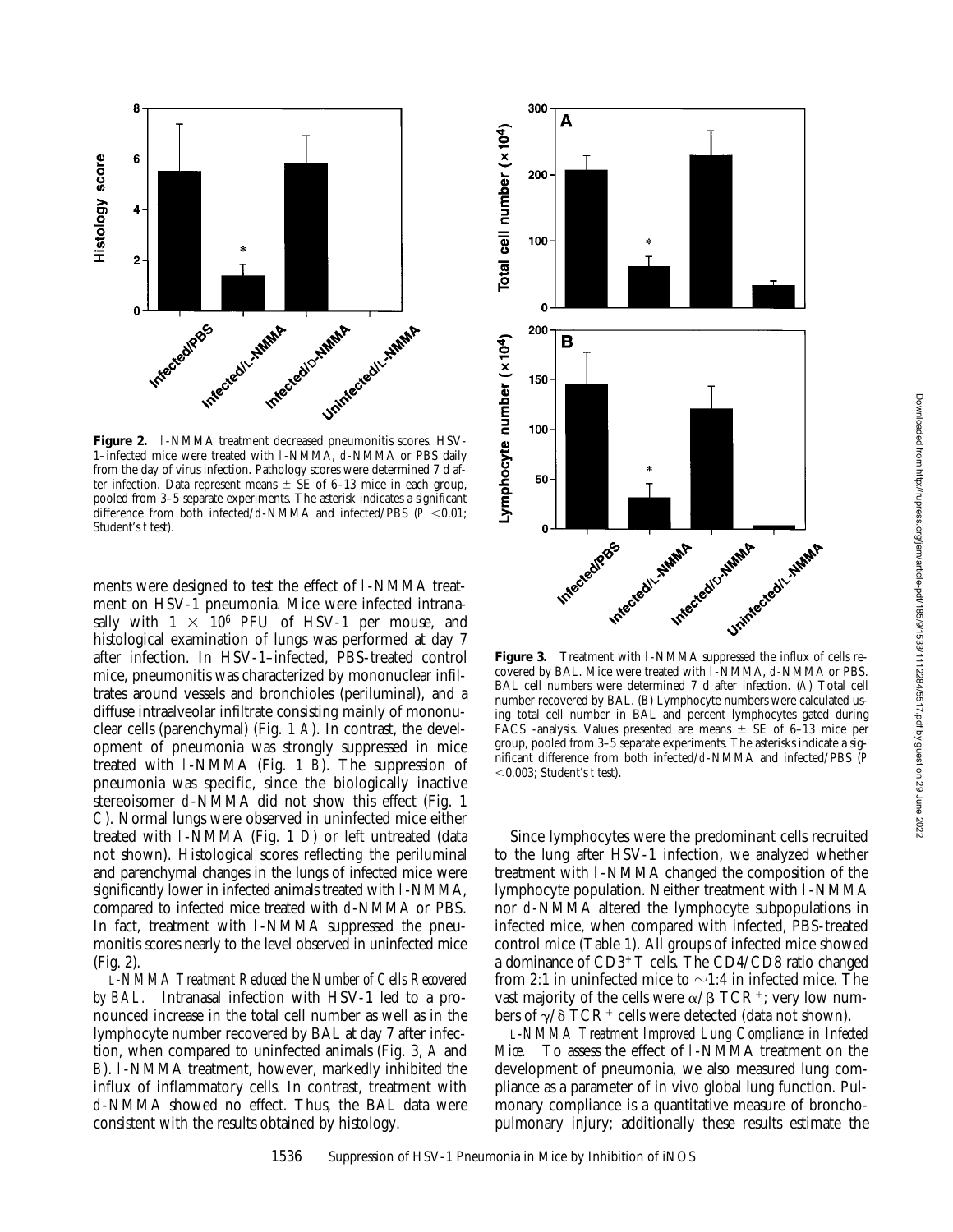| Lymphocyte subsets (%) | Uninfected/untreated<br>or L-NMMA<br>$(n = 13)$ | Infected/<br>L-NMMA<br>$(n = 13)$ | Infected/<br>D-NMMA<br>$(n = 7)$ | Infected-<br><b>PBS</b><br>$(n = 6)$ |
|------------------------|-------------------------------------------------|-----------------------------------|----------------------------------|--------------------------------------|
| Ratio CD4/CD8          | 2:1                                             | 1:4                               | 1:4                              | 1:5                                  |
| $B220+$                | $1.8 \pm 0.4$                                   | $2.4 \pm 0.6$                     | $3.4 \pm 0.4$                    | $2.5 \pm 0.6$                        |
| $CD3+$                 | $40.2 \pm 8.5$                                  | $73.2 \pm 6.2$                    | $82.4 \pm 1.4$                   | $82.7 \pm 1.6$                       |
| $CD4+$                 | $20.4 \pm 5.7$                                  | $15.0 \pm 0.9$                    | $14.9 \pm 1.7$                   | $13.1 \pm 1.6$                       |
| $CD8+$                 | $11.0 \pm 1.8$                                  | $56.6 \pm 7.5$                    | $65.7 \pm 3.2$                   | $68.7 \pm 4.0$                       |

**Table 1.** *Treatment with L-NMMA Did Not Affect the Lymphocyte Subset Distribution at Day 7 after Intranasal HSV-1 Infection*

Animals were treated from day 0 to 6 with L-NMMA, D-NMMA, or PBS. BAL was performed at day 7 after infection, and the recovered cells were analyzed by FACS<sup>®</sup> analysis. Values presented are means  $\pm$  SEM of the number of mice shown in brackets. Data are pooled from 3–5 separate experiments.

magnitude of the physiological derangement resulting from the infection. A reduction in lung compliance, or the most closely related human pulmonary function test parameter, total lung capacity, to 30% of a previously normal level would be considered a life-threatening change of pulmonary status. Lung compliance was  $0.032 \pm 0.002$  (mean  $\pm$ SE;  $n = 3$ ) in uninfected mice treated with l-NMMA, which was similar to values measured in uninfected, untreated mice (data not shown). In infected, d-NMMA– treated mice, compliance was reduced to  $0.010 \pm 0.003$  $(n = 3)$ , i.e., to 30% of the level in uninfected mice. In contrast, treatment of infected mice with l-NMMA significantly improved lung compliance to  $0.029 \pm 0.001$  (*n* = 4), when compared to infected, but d-NMMA–treated mice  $(P < 0.004$ ; Student's *t* test). Thus, 1-NMMA treatment improved lung compliance of infected animals nearly to the levels measured in uninfected mice.

*L-NMMA Treatment Increased Survival after HSV-1 Infection.* Mice were infected intranasally with  $5 \times 10^7$  PFU of HSV-1 per mouse ( $\sim$ 2 LD<sub>50</sub>), and treated with l-NMMA or PBS daily for 7 d after infection. Survival of mice was monitored over a period of 14 d after infection. l-NMMA treatment led to a significant improvement in the survival rate (Fig. 4).

*L-NMMA Treatment Increased Viral Titers in the Lung.* To assess the role of NO in the antiviral defense, pulmonary viral titers were determined at days 2, 3, 4, and 7 after infection. Similar viral titers were observed at day 2 after infection between mice treated either with l-NMMA or PBS (Fig. 5). However, a 17-fold higher pulmonary viral titer was observed at day 3 in the l-NMMA–treated mice, when compared to mice treated with PBS. At day 4 after



Figure 4. l-NMMA treatment increased survival of mice after intranasal infection with HSV-1. 10 mice per group were infected with 2  $LD_{50}$ of HSV-1, and treated with l-NMMA or PBS daily from the day of virus infection until day 7. l-NMMA treatment significantly improved the survival rate  $(P = 0.0001$ ; Wilcoxon rank sum test).

1537 Adler et al.



**Figure 5.** Treatment with 1-NMMA led to a significant higher pulmonary viral titer. Animals were treated from day 0 until analysis with l-NMMA (*triangles*) or PBS (*circles*). Each data point represents the pulmonary viral titer (*Log PFU/Lung*) obtained from an individual animal. The means for the groups are shown by the solid lines. The viral titer in the l-NMMA– treated group at day 3 post infection was significantly higher than in PBStreated animals. The difference in viral titer per lung between the l-NMMA and PBS group was significant  $(P = 0.0199 \text{ using ANOVA})$ .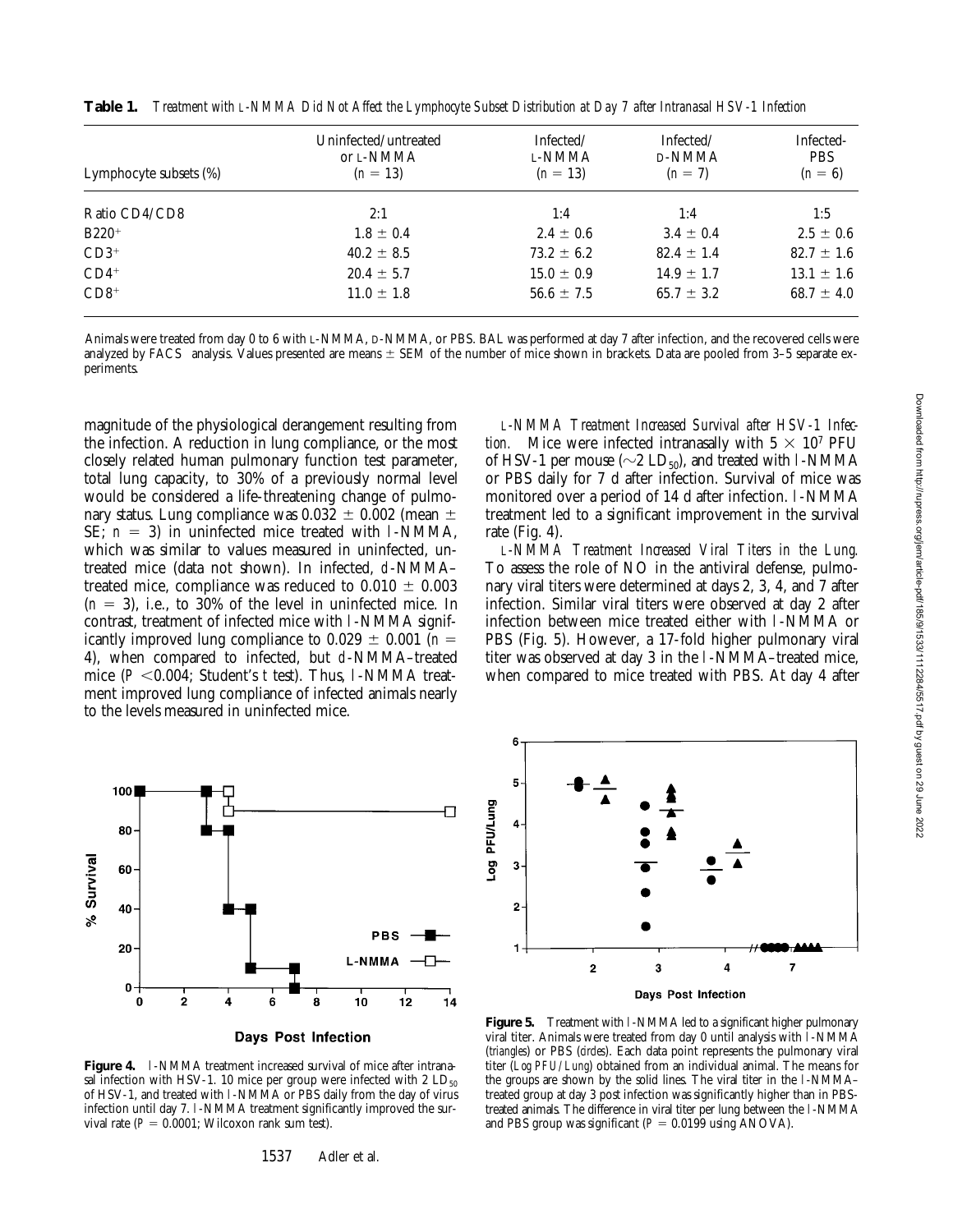**Table 2.** *The Higher Pulmonary Viral Titer at Day 3 after Intranasal HSV-1 Infection Was Not Associated with Increased Pulmonary Pathology*

|                         | Infected/<br><b>L-NMMA</b> | Infected/<br><b>PBS</b> |
|-------------------------|----------------------------|-------------------------|
| Histology score         | $0.3 \pm 0.2$              | $0.8 + 0.4$             |
| Total cell number in    |                            |                         |
| BAL $(\times 10^4)$     | $69.0 + 7.0$               | $72.0 + 17.0$           |
| Lymphocyte number       |                            |                         |
| in BAL $(\times 10^4)$  | $8.3 \pm 1.4$              | $6.5 + 3.6$             |
| Pulmonary virus content |                            |                         |
| (Log PFU/lung)          | $3.7 + 0.2^*$              | $2.7 + 0.4$             |
|                         |                            |                         |

Animals were treated from day 0 until analysis with L-NMMA or PBS. Histopathology scores, BAL cell numbers and pulmonary viral titers were determined in parallel 3 d after infection. Values presented are means  $\pm$  SE of five individual mice per group.

\*The difference in viral titer per lung between the L-NMMA and PBS group was significant ( $P < 0.05$ ; Student's *t* test).

infection, a 2.5-fold higher viral titer was measured in the l-NMMA–treated mice. Virus was cleared at day 7 after infection in all groups of mice. The difference in pulmonary viral titer between the l-NMMA and PBS group was significant.

The significantly higher pulmonary viral titer observed at day 3 after infection in the l-NMMA–treated mice was not accompanied by an increase in the extent of pneumonitis, as demonstrated by a comparable histopathology score and a similar number of BAL inflammatory cells for both the l-NMMA– and PBS-treated mice (Table 2).

# **Discussion**

Intranasal infection with HSV-1 led to the development of pneumonia. We demonstrated that inhibition of NO production led to a significantly improved survival rate as well as to a strong suppression of the pneumonia despite the presence of a 17-fold higher viral titer in the lung at 3 d after infection. These results suggested that the proinflammatory effects of NO are more important than its antiviral effector functions for the development of HSV-1–induced pneumonia. Furthermore, these results also support the notion that the inflammatory response to HSV-1 infection, rather than direct viral cytopathic effects, is critical for the development of pneumonia. Immunopathology is involved in other HSV-1 infections, for example, an immune-mediated pathogenesis that involves T cells is the basis for herpetic stromal keratitis (33, 34). A T cell–mediated immunopathology is also believed to be involved in the pathogenesis of CMV-induced pneumonia (35). Consequently, reduction of virus growth did not prevent, but did moderate, murine CMV pneumonitis (36, 37). Therefore, treatment of HSV-1–induced pneumonia with antiviral drugs alone

might not be sufficient, and a modulation of components of the immune response may also be required. Administration of selective inhibitors of NOS activity in the treatment of inflammatory airway diseases has been suggested (38, 39).

In our study, inhibition of NO production led to a 17-fold increase in pulmonary viral titer at 3 d after infection, confirming earlier reports on an antiviral activity of NO against HSV (18, 19). Therefore, it was remarkable that inhibition of NO production strongly suppressed the development of pneumonia. A recent study of the pathogenesis of influenza virus-induced pneumonia in mice demonstrated that inhibition of NO production by l-NMMA administration resulted in a significant improvement of the survival rate of virus-infected mice (12). However, in this case, l-NMMA treatment did not significantly affect the propagation of influenza virus in vivo.

Inhibition of NO production might lead to suppression of pneumonia by preventing the influx of inflammatory cells to the lung. NO can cause vasodilation, leading to alterations in blood flow, which may promote leukocyte infiltration. NO can also modulate leukocyte adhesion to endothelial cells and alter microvascular permeability during inflammation (9, 31). In vivo neutralization of IFN- $\gamma$  reduced the magnitude of the pulmonary cellular infiltrate after pulmonary influenza virus infection (40). Thus, IFN- $\gamma$ may recruit leukocytes into inflamed lung parenchyma. IFN- $\gamma$ is a strong iNOS inducer, able to induce NO production as a single stimulus (41). Thus, the mechanism of IFN- $\gamma$  action in this system may be to increase NO production. IFN- $\gamma$  is also induced during HSV-1 infection of the lung (Adler, H., and I.J. Rimm, unpublished results).

NO or its reaction products might directly cause tissue damage and the release of cytokines and chemokines, which then attract inflammatory cells to the site of virus infection. Influenza A virus infection selectively induced chemokines responsible for the predominant mononuclear leukocyte infiltration in virally infected tissue (42). NO induces NF-kB binding activity and may lead to secretion of proinflammatory lymphokines and cytokines from activated lymphocytes (8, 43).

Treatment with l-NMMA clearly did not prevent the development of pneumonia by interfering with the viral infection of the lung for the following reasons: (*a*) higher viral titers were detected in l-NMMA treated animals (Fig. 5). (*b*) The change in the CD4/CD8 ratio of the BAL lymphocytes, which is characteristic for a viral infection of the lung (44), was not affected by the treatment (Table 1). (*c*) All infected animals seroconverted in response to the intranasal infection (data not shown).

Although there is currently controversy regarding the production of NO by human macrophages (45), increasing numbers of reports demonstrate iNOS induction or NO production in human diseases (46–50). Moreover, NO can be produced by iNOS of a number of other cells types including for example pulmonary epithelial cells (31, 39, 51). In conclusion, we demonstrated an important role of NO in HSV-1–induced pneumonia in mice that may have substantial implications for the therapy of this disease.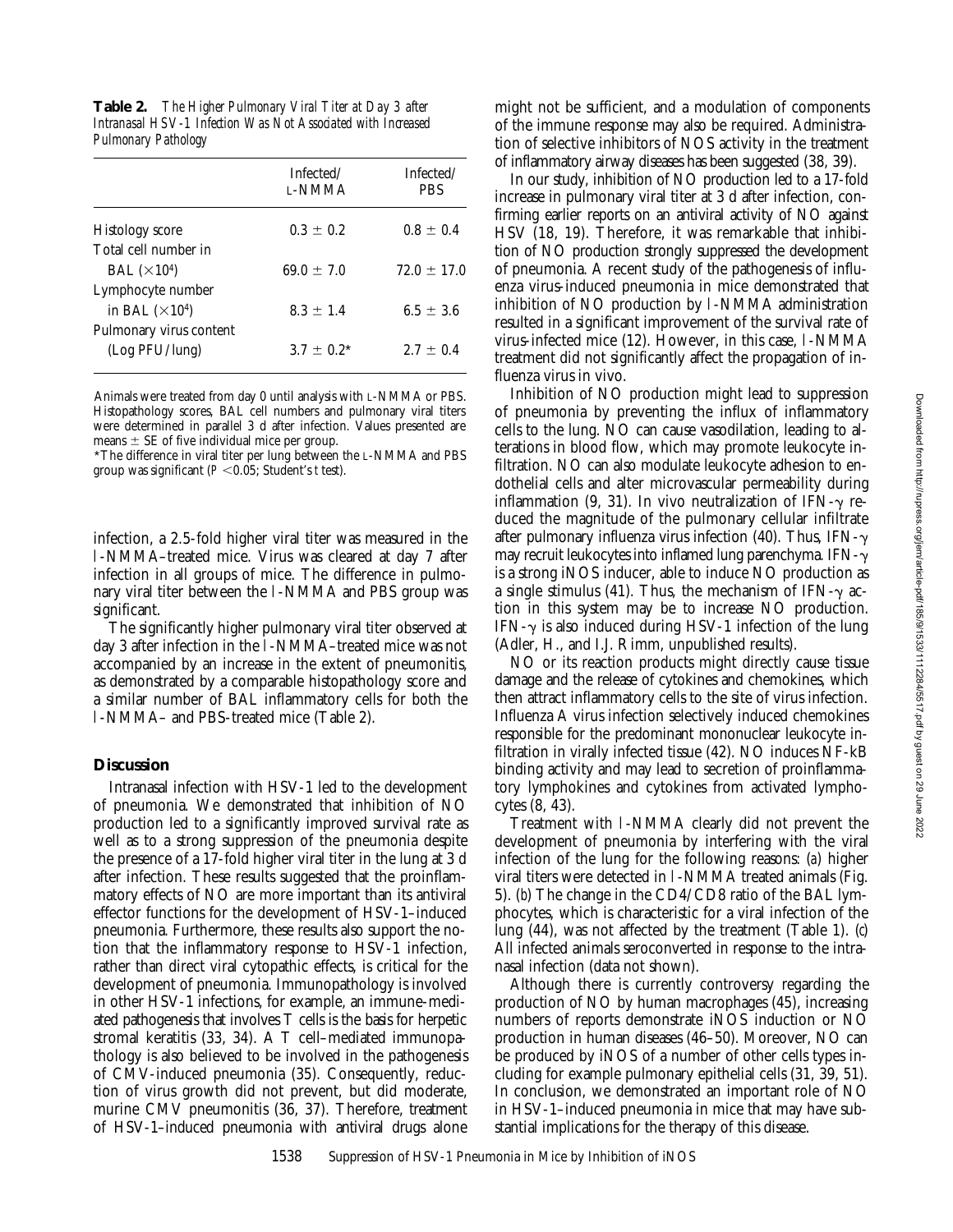The authors thank Dr. Steven Burakoff for helpful discussions and Dr. Paul Martin for critical reading of the manuscript.

This study was supported by grants from the National Institutes of Health, the Mallinckrodt Foundation and the Aid for Cancer Research. I.J. Rimm is a Claudia Adams Barr Investigator. H. Adler is supported by a grant from the Deutsche Forschungsgemeinschaft.

Address correspondence to Dr. Ilonna J. Rimm, Dana 1710B, Dana-Farber Cancer Institute, 44 Binney Street, Boston, MA 02115.

*Received for publication 21 January 1997 and in revised form 4 March 1997.*

## **References**

- 1. Whitley, R.J., and J.W. Gnann, Jr. 1993. The epidemiology and clinical manifestations of Herpes simplex virus infections. *In* The Human Herpesviruses. B. Roizman, R.J. Whitley, and C. Lopez, editors. Raven Press, Ltd., New York. 69–97.
- 2. Wingard, J.R. 1993. Infections in allogeneic bone marrow transplant recipients. *Semin. Oncology.* 20:80–87.
- 3. Ruben, F.L., and M.L.T. Nguyen. 1991. Viral pneumonitis. *Clin. Chest Med.* 12:223–235.
- 4. Hull, H.F., J.D. Blumhagen, D. Benjamin, and L. Corey. 1984. Herpes simplex viral pneumonitis in childhood. *J. Pediatr.* 104:211–215.
- 5. Hubbell, C., R. Dominguez, and S. Kohl. 1988. Neonatal Herpes simplex pneumonitis. *Rev. Infect. Dis.* 10:431–438.
- 6. Ramsey, P.G., K.H. Fife, R.C. Hackman, J.D. Meyers, and L. Corey. 1982. Herpes simplex virus pneumonia. Clinical, virologic, and pathologic features in 20 patients. *Ann. Intern. Med.* 97:813–820.
- 7. Quabeck, K. 1994. The lung as a critical organ in marrow transplantation. *Bone Marrow Transplant.* 14:S19–S28.
- 8. Nathan, C. 1992. Nitric oxide as a secretory product of mammalian cells. *FASEB J.* 6:3051–3064.
- 9. Schmidt, H.H.H.W., and U. Walter. 1994. NO at work. *Cell.* 78:919–925.
- 10. Wei, X.-Q., I.G. Charles, A. Smith, J. Ure, G.-J. Feng, F.-P. Huang, D. Xu, W. Muller, S. Moncada, and F.Y. Liew. 1995. Altered immune responses in mice lacking inducible nitric oxide synthase. *Nature (Lond.).* 375:408–411.
- 11. MacMicking, J.D., C. Nathan, G. Hom, N. Chartrain, D.S. Fletcher, M. Trumbauer, K. Stevens, Q.-W. Xie, K. Sokol, N. Hutchinson et al. 1995. Altered responses to bacterial infection and endotoxic shock in mice lacking inducible nitric oxide synthase. *Cell.* 81:641–650.
- 12. Akaike, T., Y. Noguchi, S. Ijiri, K. Setoguchi, M. Suga, Y.M. Zheng, B. Dietzschold, and H. Maeda. 1996. Pathogenesis of influenza virus-induced pneumonia: involvement of both nitric oxide and oxygen radicals. *Proc. Natl. Acad. Sci. USA.* 93:2448–2453.
- 13. Garside, P., A.K. Hutton, A. Severn, F.Y. Liew, and A.M. Mowat. 1992. Nitric oxide mediates intestinal pathology in graft-versus-host disease. *Eur. J. Immunol.* 22:2141–2145.
- 14. Cross, A.H., T.P. Misko, R.F. Lin, W.F. Hickey, J.L. Trotter, and R.G. Tilton. 1994. Aminoguanidine, an inhibitor of inducible nitric oxide synthase, ameliorates experimental autoimmune encephalomyelitis in SJL mice. *J. Clin. Invest.* 93: 2684–2690.
- 15. Worral, N.K., W.D. Lazenby, T.P. Misko, T.-S. Lin, C.P. Rodi, P.T. Manning, R.G. Tilton, J.R. Williamson, and T.B. Ferguson, Jr. 1995. Modulation of in vivo alloreactivity by inhibition of inducible nitric oxide synthase. *J. Exp. Med.*

181:63–70.

- 16. Harris, N., R.M.L. Buller, and G. Karupiah. 1995. Gamma interferon-induced, nitric oxide-mediated inhibition of vaccinia virus replication. *J. Virol.* 69:910–915.
- 17. Bi, Z., and C.S. Reiss. 1995. Inhibition of vesicular stomatitis virus infection by nitric oxide. *J. Virol.* 69:2208–2213.
- 18. Croen, K.D. 1993. Evidence for an antiviral effect of nitric oxide. *J. Clin. Invest.* 91:2446–2452.
- 19. Karupiah, G., Q.-W. Xie, R.M.L. Buller, C. Nathan, C. Duarte, and J.D. MacMicking. 1993. Inhibition of viral replication by interferon-gamma-induced nitric oxide synthase. *Science (Wash. DC).* 261:1445–1448.
- 20. Zheng, Y.M., M.K.-H. Schäfer, E. Weihe, H. Sheng, S. Corisdeo, Z.F. Fu, H. Koprowski, and B. Dietzschold. 1993. Severity of neurological signs and degree of inflammatory lesions in the brains of rats with borna disease correlate with the induction of nitric oxide synthase. *J. Virol.* 67:5786– 5791.
- 21. Dawson, V.L., T.M. Dawson, G.R. Uhl, and S.H. Snyder. 1993. Human immunodeficiency virus type 1 coat protein neurotoxicity mediated by nitric oxide in primary cortical cultures. *Proc. Natl. Acad. Sci. USA.* 90:3256–3259.
- 22. Koprowsky, H., Y.M. Zheng, E. Heber-Katz, N. Fraser, L. Rorke, Z.F. Fu, C. Hanlon, and B. Dietzschold. 1993. In vivo expression of inducible nitric oxide synthase in experimentally induced neurologic diseases. *Proc. Natl. Acad. Sci. USA.* 90:3024–3027.
- 23. Adamson, D.C., B. Wildemann, M. Sasaki, J.D. Glass, J.C. McArthur, V.I. Christov, T.M. Dawson, and V.L. Dawson. 1996. Immunologic NO synthase: elevation in severe AIDS dementia and induction by HIV-1 gp41. *Science (Wash. DC).* 274:1917–1921.
- 24. Rolph, M.S., I.A. Ramshaw, K.A. Rockett, J. Ruby, and W.B. Cowden. 1996. Nitric oxide production is increased during murine vaccinia virus infection, but may not be essential for virus clearance. *Virol.* 217:470–477.
- 25. Hughes, R.G., and W.H. Munyon. 1975. Temperature-sensitive mutants of herpes simplex virus type 1 defective in lysis but not in transformation. *J. Virol.* 16:275–283.
- 26. Cooke, K.R., L. Kobzik, T.R. Martin, J. Brewer, J. Delmonte, Jr., J.M. Crawford, and J.L.M. Ferrara. 1996. An experimental model of idiopathic pneumonia syndrome after bone marrow transplantation: I. The roles of minor H antigens and endotoxin. *Blood.* 8:3230–3239.
- 27. Kobzik, L., and H.H.H.W. Schmidt. 1996. Immunohistochemistry of nitric oxide synthase and nitric oxide-related products. *In* Methods in Nitric Oxide Research. M. Feelisch and J.S. Stamler, editors. John Wiley & Sons Ltd., New York. 229–236.